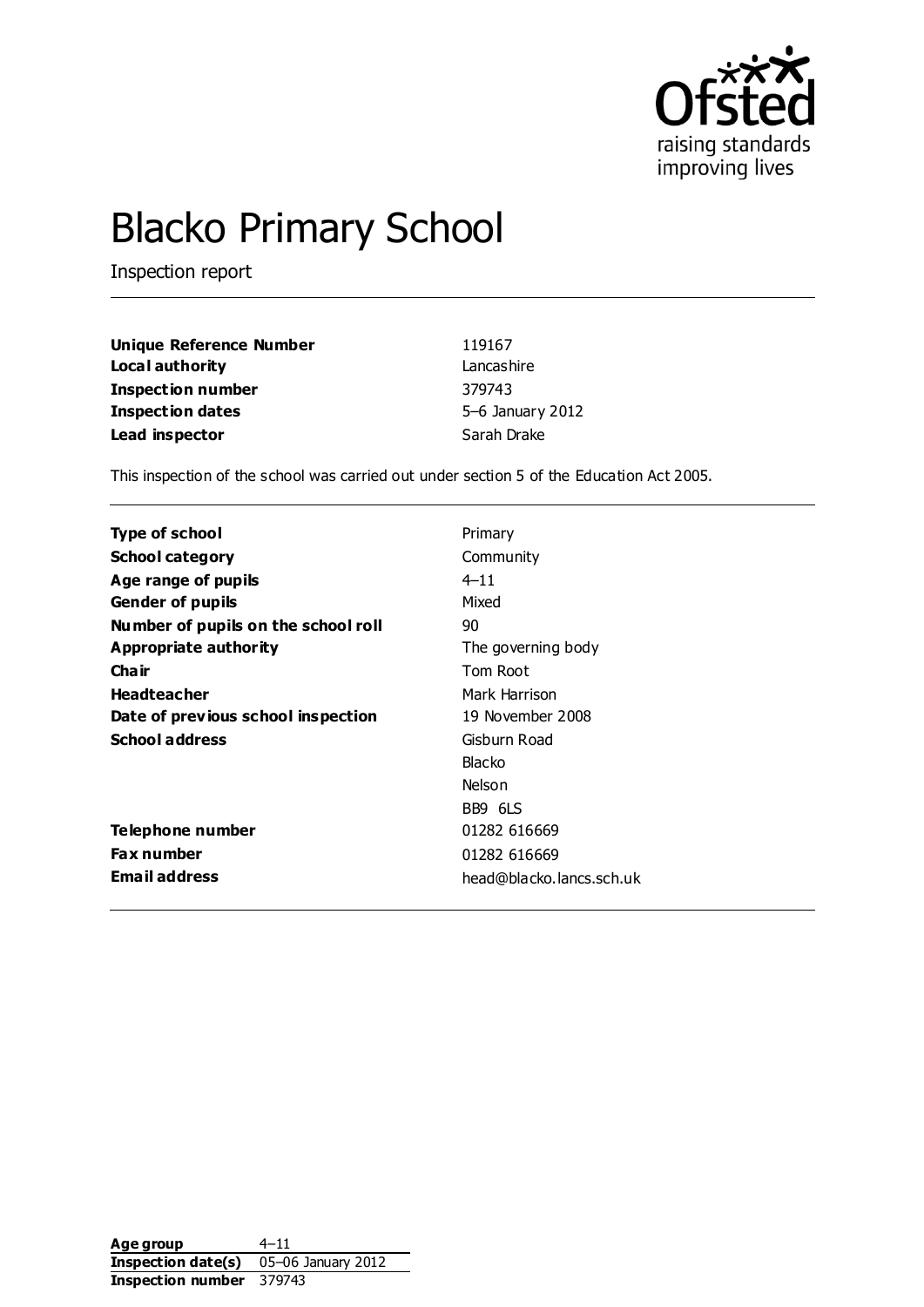

You can use Parent View to give Ofsted your opinion on your child's school. Ofsted will use the information parents and carers provide when deciding which schools to inspect and when.

You can also use Parent View to find out what other parents and carers think about schools in England. You can visit [www.parentview.ofsted.gov.uk,](../../../AppData/Local/Microsoft/Windows/Temporary%20Internet%20Files/Local%20Settings/Temporary%20Internet%20Files/Local%20Settings/Temporary%20Internet%20Files/Content.IE5/J2BWAYMR/www.parentview.ofsted.gov.uk) or look for the link on the main Ofsted website: [www.ofsted.gov.uk](../../../AppData/Local/Microsoft/Windows/Temporary%20Internet%20Files/Local%20Settings/Temporary%20Internet%20Files/Local%20Settings/Temporary%20Internet%20Files/Content.IE5/J2BWAYMR/www.ofsted.gov.uk)

The Office for Standards in Education, Children's Services and Skills (Ofsted) regulates and inspects to achieve excellence in the care of children and young people, and in education and skills for learners of all ages. It regulates and inspects childcare and children's social care, and inspects the Children and Family Court Advisory Support Service (Cafcass), schools, colleges, initial teacher training, work-based learning and skills training, adult and community learning, and education and training in prisons and other secure establishments. It assesses council children's services, and inspects services for looked after children, safeguarding and child protection.

Further copies of this report are obtainable from the school. Under the Education Act 2005, the school must provide a copy of this report free of charge to certain categories of people. A charge not exceeding the full cost of reproduction may be made for any other copies supplied.

If you would like a copy of this document in a different format, such as large print or Braille, please telephone 0300 123 4234, or email [enquiries@ofsted.gov.uk](mailto:enquiries@ofsted.gov.uk)

You may copy all or parts of this document for non-commercial purposes, as long as you give details of the source and date of publication and do not alter the information in any way.

To receive regular email alerts about new publications, including survey reports and school inspection reports, please visit our website and go to 'Subscribe'.

Piccadilly Gate Store Street Manchester M1 2WD

T: 0300 123 4234 Textphone: 0161 618 8524 [enquiries@ofsted.gov.uk](mailto:enquiries@ofsted.gov.uk) [www.ofsted.gov.uk](http://www.ofsted.gov.uk/)



© Crown copyright 2012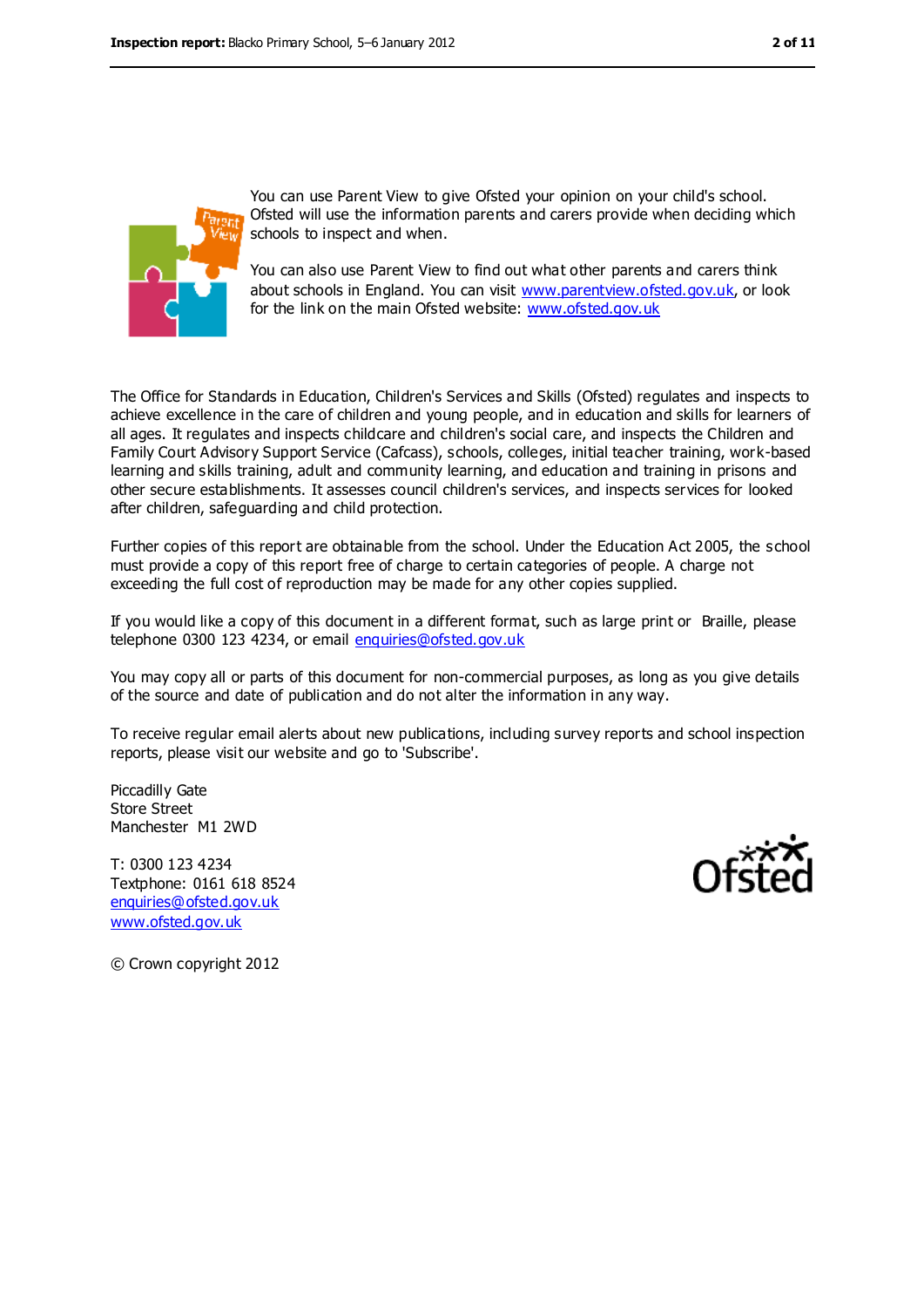# **Introduction**

Inspection team

Sarah Drake Additional inspector

This inspection was carried out with two days' notice. The inspector observed six lessons taught by five different teachers. She also observed part of a one-to-one special support session plus a group of sessions promoting the understanding of the links between letters and sounds. The inspector also listened to individual pupils read. The inspector held meetings with pupils, members of staff, and the Chair of the Governing Body. She observed the school's work and scrutinised examples of pupils' work, as well as documentation relating to pupils' achievement and school management. The inspector also took into account the questionnaires completed by pupils, school staff and 53 parents and carers.

# **Information about the school**

Blacko is less than half the size of an average primary school. It serves a settled, rural village community to the north of Nelson, plus a minority of families who live in the wider surrounding area. The overwhelming majority of pupils are White British. The proportion of pupils known to be eligible for free school meals is low. The proportion of pupils with special educational needs and/or disabilities is broadly average. Government floor standards, which set the minimum expectations for pupils' attainment and progress, have been exceeded during the past three years. The school holds the Eco-School Bronze award, the Learning Excellence award and the Healthy School award.

A privately run out-of-school club operates on the school site. The setting did not form part of this inspection but a report on its quality can be found on the Ofsted website.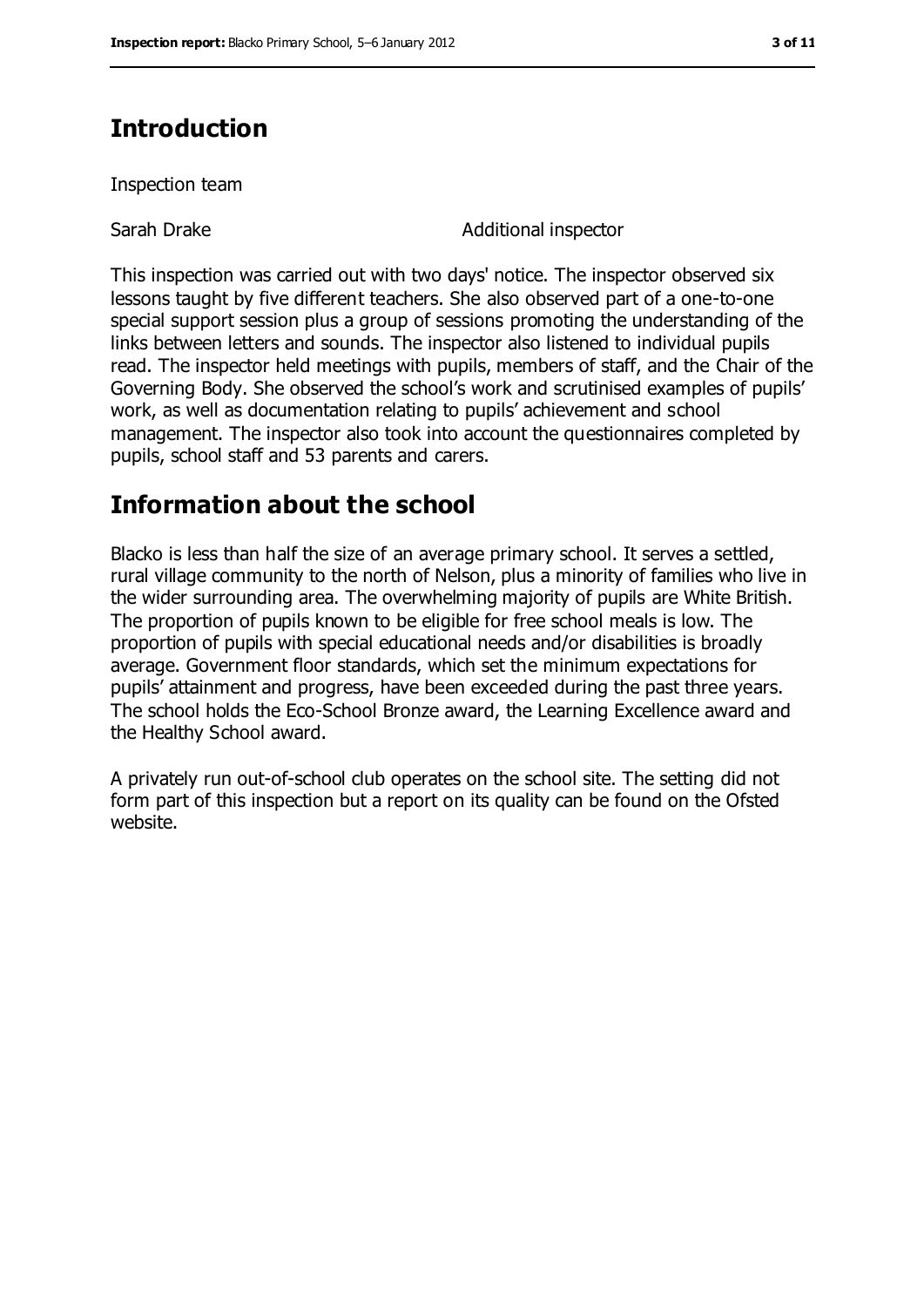**Inspection grades: 1 is outstanding, 2 is good, 3 is satisfactory and 4 is inadequate** Please turn to the glossary for a description of the grades and i nspection terms

# **Inspection judgements**

| <b>Overall Effectiveness</b> |  |
|------------------------------|--|
|------------------------------|--|

| <b>Achievement of pupils</b>          |  |
|---------------------------------------|--|
| <b>Quality of teaching</b>            |  |
| <b>Behaviour and safety of pupils</b> |  |
| <b>Leadership and management</b>      |  |

### **Key Findings**

- This is a good school that continues to provide good quality education for its pupils. The provision to promote pupils' spiritual, moral, social and cultural development is excellent and their behaviour and safety are now outstanding. Pupils have a mature understanding of risk, are polite, thoughtful and collaborate exceptionally well. Parents and carers are delighted with the school's provision and they provide it with good levels of support. Pupils describe it as 'amazing, friendly and fun'.
- Children get off to an excellent start in the Early Years Foundation Stage. Pupils achieve well throughout Key Stages 1 and 2, generally reaching above average attainment levels. Writing is a significant strength throughout the school. Pupils with special educational needs and pupils with disabilities often achieve exceptionally well. Others, especially those of higher ability, make good progress but a small number are capable of even better.
- Teaching is of good or better quality, characterised by interesting activities and good relationships, organisation and pace. In the Reception class, the teaching establishes clear routines and expectations that underpin the enthusiastic, positive attitudes to learning that pupils demonstrate across the school. Teaching assistants provide effective support for pupils who have special educational needs and/or disabilities. Lessons are carefully planned and pupils' progress is regularly assessed but there is not enough precision about what different groups are expected to achieve or their next steps for improvement.
- Good quality leadership and management have built an effective staff team. The school runs smoothly and provides a highly supportive environment for learning. Members of the governing body are well informed about the school's strengths and areas for improvement. Partnerships enhance the quality of provision. As yet, development planning and the system for tracking pupils' progress are not used to best effect to ensure all pupils reach their full potential.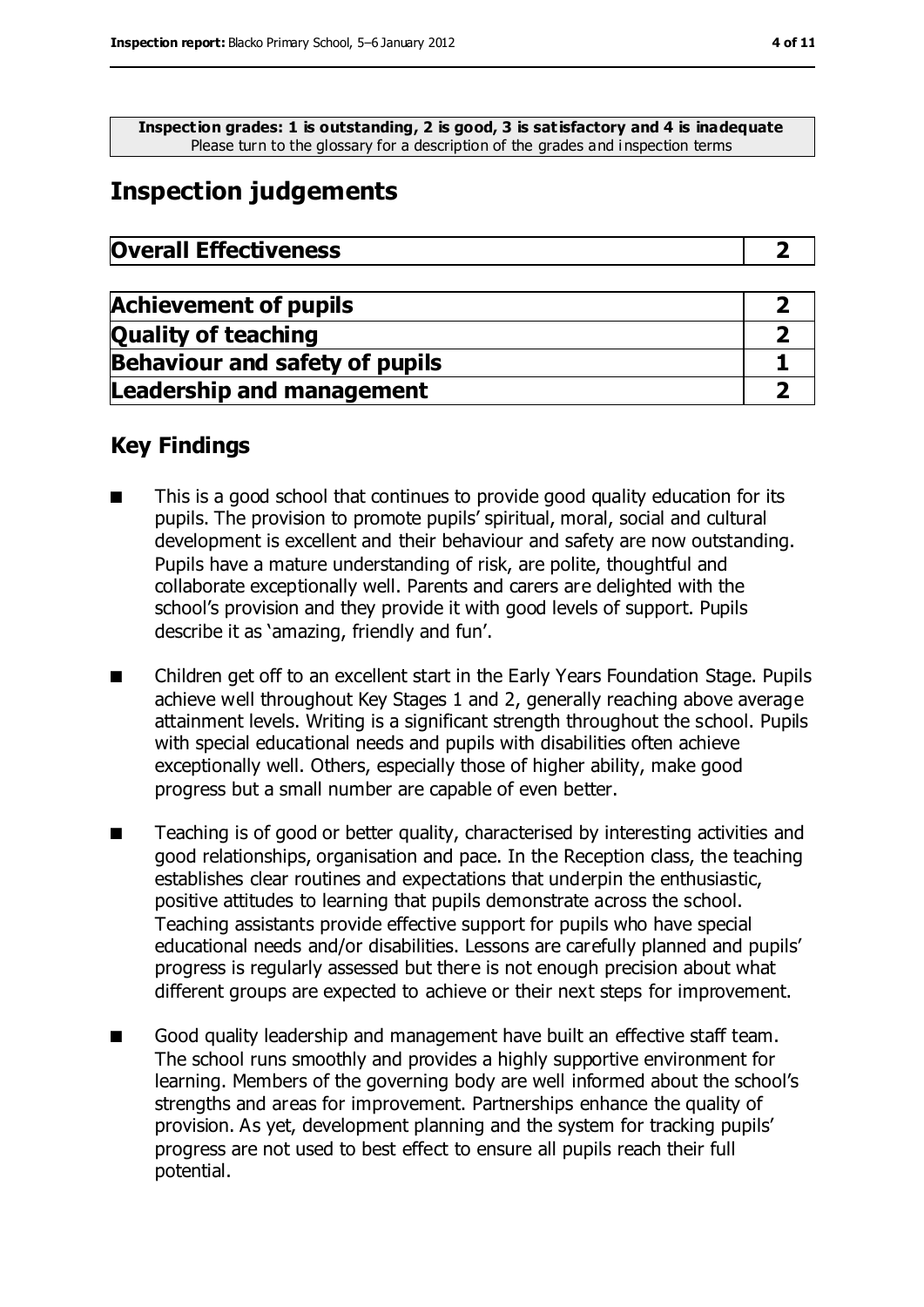### **What does the school need to do to improve further?**

- Increase the rate of progress made by pupils, particularly those of higher ability, by:
	- ensuring that lesson planning clearly identifies different success criteria for those of different ability, and that these are shared with pupils
	- enhancing the effectiveness of marking
	- improving the analysis of pupils' developing reading skills, and using the information to adapt the provision.
- Improve the quality of leadership and management by:
	- ensuring that whole-school and subject development-planning has clear, measurable success criteria relating to pupils' progress
	- making better use of the tracking system to identify those pupils who could be moved on at a faster rate.

### **Main Report**

#### **Achievement of pupils**

Parents and carers are accurate in their unanimous opinion that their children make good progress at Blacko. Children's attainment at the end of the Early Years Foundation Stage is consistently well above average. For the past three years 100% of children have been working securely within the expected outcomes in all areas of learning and the great majority have exceeded them. This represents excellent achievement given that children generally join the Reception class with the range of skills expected for their age. Children listen well, are keen to volunteer their ideas, work sensibly, for example when measuring and pouring water into a bucket, and are happy to negotiate, such as when building with large bricks.

Elsewhere, attainment in English and mathematics is above average. The difference between pupils' attainment in this school and that of pupils nationally is consistently more positive in writing than in reading. Pupils take great care with the content and presentation of their work, thinking hard about, for example, how to increase the writing's impact through choice of words and varied sentence length. The reading skills of pupils at the end of both key stages are above average overall; however, some younger pupils struggle to put their understanding of the links between letters and sounds into practice so as to increase their confidence and fluency, or to help them decode instructions in lessons. In general, pupils use their communication and mathematical skills with facility across the curriculum so that they leave the school well prepared for the next stage of their education. This includes such skills as notemaking, building on others' ideas, evaluating the quality of their efforts, and using information and communication technology (ICT) to research and present their work.

Pupils with special educational needs and pupils with disabilities regularly attain levels above those of similar pupils nationally. In 2011, in response to a range of support strategies both in and out of the classroom, this group of pupils achieved exceptionally well in English to reach above the national average for all pupils. In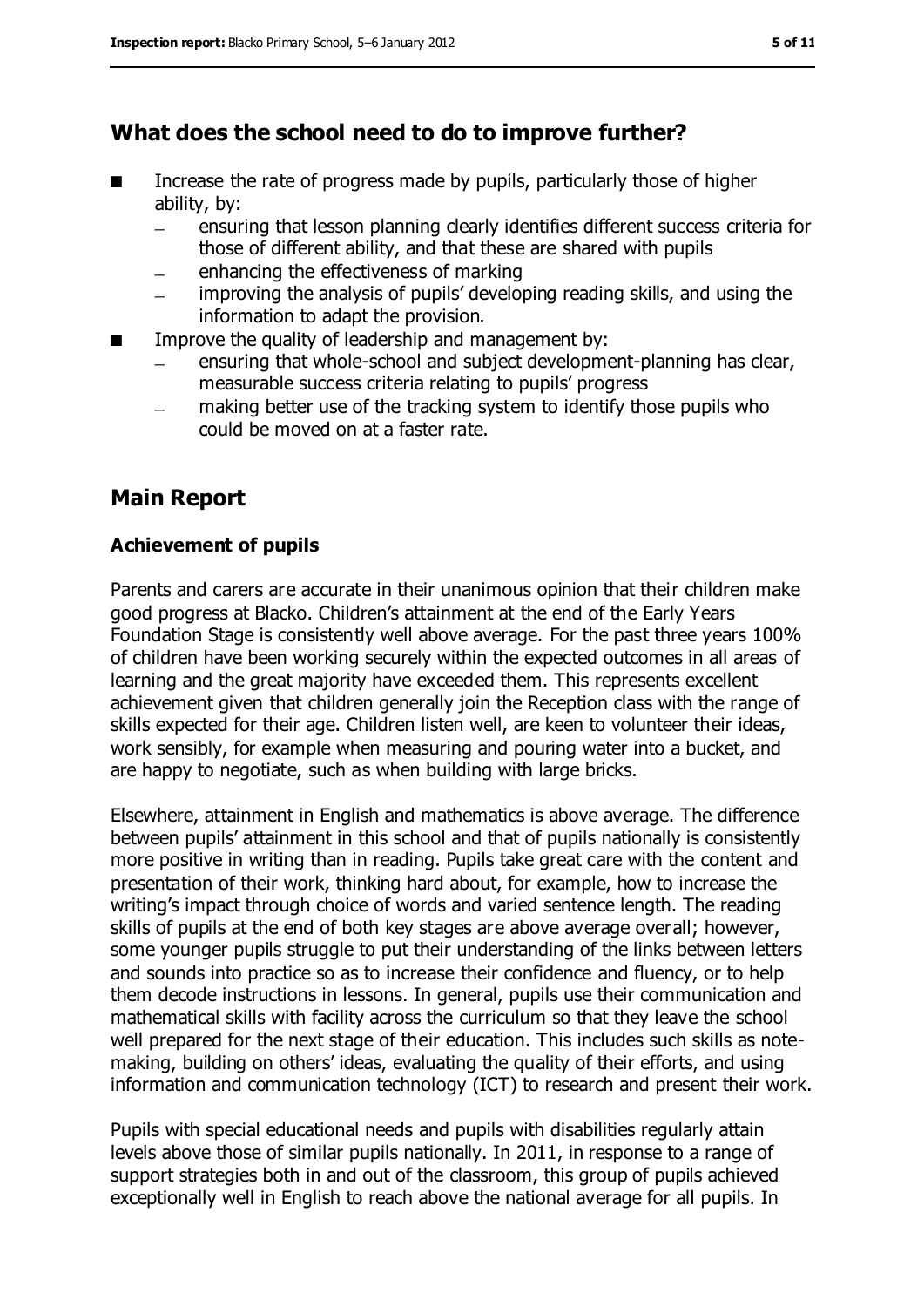general, pupils' achievement is good but a small number of higher ability pupils, in particular, are capable of making even better progress in lessons, especially when they have clear success criteria to guide them.

#### **Quality of teaching**

Teaching is usually of good or better quality. It enthuses pupils to think about what they are doing and to try hard. This is because activities are interesting and often link the learning in different subjects. Lessons progress at a good pace and relationships are very strong. Teachers make good use of questioning to help pupils develop and explain their thinking, and interactive whiteboards as visual aids. In a session in the Reception classroom, children and older pupils eagerly responded with sounds and actions to the well-paced changing letters displayed on the whiteboard. This allowed the teacher to assess individuals' accuracy and make very well-targeted comments to move forward their understanding of the links between letters and sounds. The analysis of pupils' early reading skills is not always so precise, with comments in individuals' records often generalised rather than containing rigorous identification of areas to improve. Similarly, marking is supportive but not always used to best effect, either because it does not give clear pointers for improvement or because, when these are included, pupils are not always expected to respond to queries or complete corrections.

Detailed planning outlines the tasks that pupils of different ability should undertake and teachers always share the learning objective of lessons. Teaching assistants provide effective support for those with special educational needs and pupils with disabilities. However, neither in their planning nor in lessons is it the norm for teachers to highlight with clarity what different groups are expected to learn in order to optimise their progress. In one lesson based on a poem, older pupils purposefully built on their prior work using drama to develop their understanding of the characters before creating their own narrative of the story line. In the following lesson, where the success criteria for those of different ability were precisely outlined, pupils made even better progress as more-able pupils focused closely on writing convincingly from two points of view whilst others concentrated on use of similes or finding different words to describe characters' feelings.

Pupils describe their lessons as fun and give many examples of how games and other activities have helped them to learn easily and consolidate their skills. Regular use of talking partners and group-work creates a strong sense of community and promotes pupils' tolerance and understanding of others' needs. Parents and carers are unanimous in their view that their children are taught well at the school.

#### **Behaviour and safety of pupils**

Pupils say that they feel very safe in school. They, and their parents and carers, also say that instances of bullying are exceptionally rare. All those spoken with said that they felt confident to approach staff with any concerns, and that unkind behaviour of any sort is dealt with quickly and effectively. They describe the school as 'friendly because everyone lets you join in'. Pupils of different ages clearly explained what steps to take to avoid risk inside and out of school and, both in lessons and the playground, independently acted in ways to avoid accidents.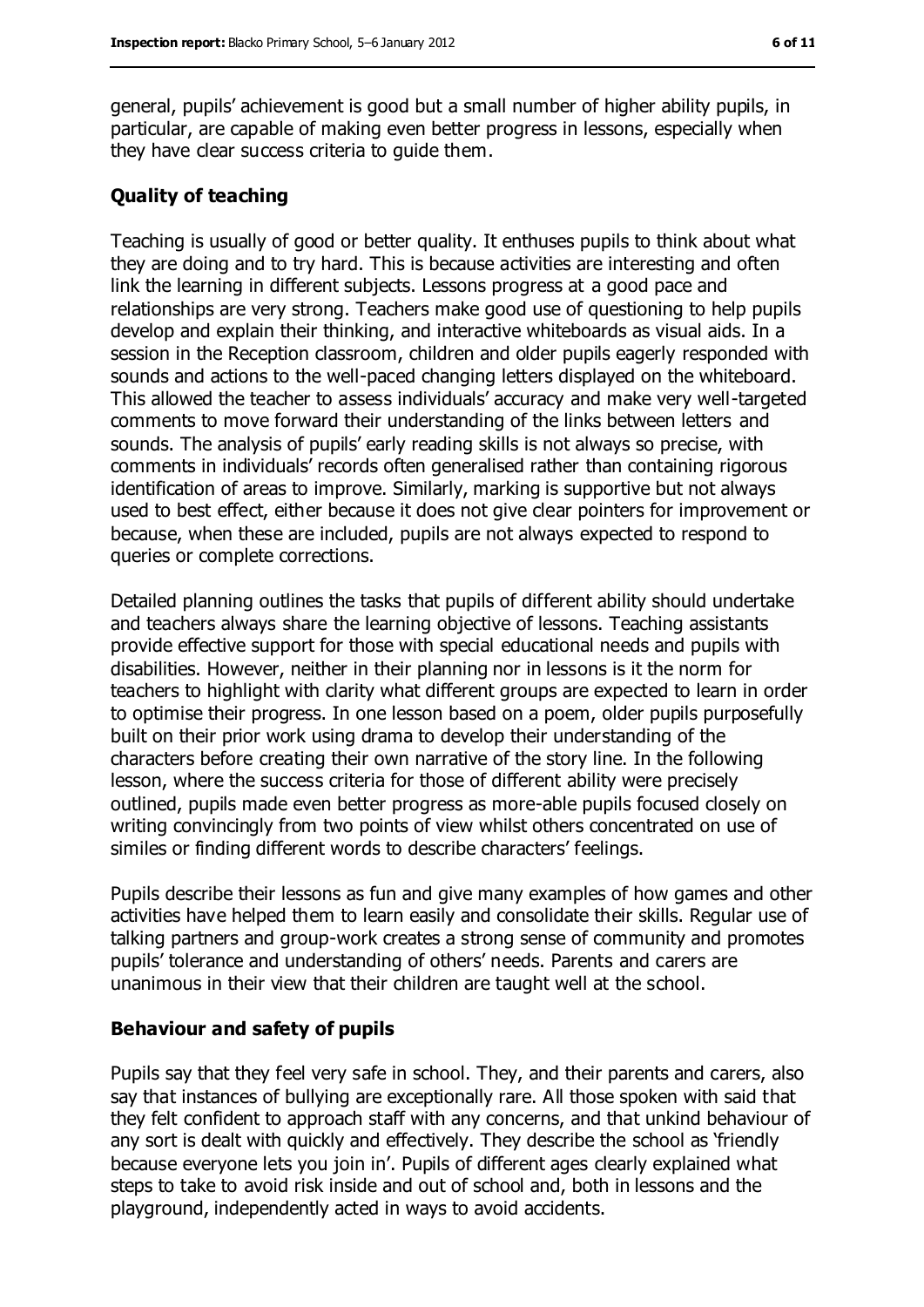Pupils' outstanding behaviour and consistently high attendance levels make a very strong contribution to their good achievement. Lessons run without interruption because pupils understand the fairness of taking turns and they treat each other with courtesy and respect. They move around in a calm, orderly manner, listen well to their teachers and each other, and settle very well to work. Pupils respond very positively to staff's positive and consistent behaviour management so that, for example, very little time is spent when reorganising pupils into different groups or when some pupils leave for, or return from, extra support sessions. Pupils consider the school is highly successful at helping those who find it hard to behave well all the time to improve their self-discipline. Older pupils act as very effective 'watchers', efficiently helping others to sort out minor spats. By the time they leave for the next stage of their education pupils have developed a zest for learning and the mature personal skills necessary for successful learning in the future.

#### **Leadership and management**

Senior leaders, including members of the governing body, have a clear and ambitious vision for the school which is shared by all staff. Pupils' attainment in writing has risen since the previous inspection as has their awareness of their targets for improvement. Leaders have taken decisive steps to improve the quality of teaching both through performance management and by ensuring that staff have good access to further training. Such improvements indicate the school's continuing good capacity to improve further.

The headteacher's weekly discussions with small groups of pupils about their work provide him with detailed knowledge of their progress and what is happening in classrooms. Regular monitoring and analysis of individuals' progress lead to effective action to support those who are struggling but, as yet, the tracking system does not identify all of those who could be offered more challenge. Improvement planning is firmly based on evaluation of pupils' attainment and progress but does not identify criteria related to their achievement through which to evaluate the impact of any actions. Similarly, the recorded observations of lessons focus more on the teaching strategies used than the impact of these on pupils' learning.

All pupils have equal opportunities to be included in activities and the support provided for those who have special educational needs and pupils with disabilities is helping to narrow the gap between their attainment and that of other pupils. Safeguarding arrangements meet requirements. They are regularly reviewed and staff training is up-to-date. The curriculum is good and is enhanced well through themed weeks, visits, visitors and a wide range of extra-curricular activities. It promotes pupils' spiritual, moral, social and cultural development exceptionally well, as confirmed by parental and carers' comments such as, 'it provides numerous opportunities to develop academically, socially, physically, creatively and emotionally'. Through partnerships and joint activities with the local network of schools, as well as developing links with the Gambia, pupils are deepening their understanding of diversity in the United Kingdom and the global community. Effective management and administration mean that the school runs very smoothly, even when partially flooded as was the case during the inspection.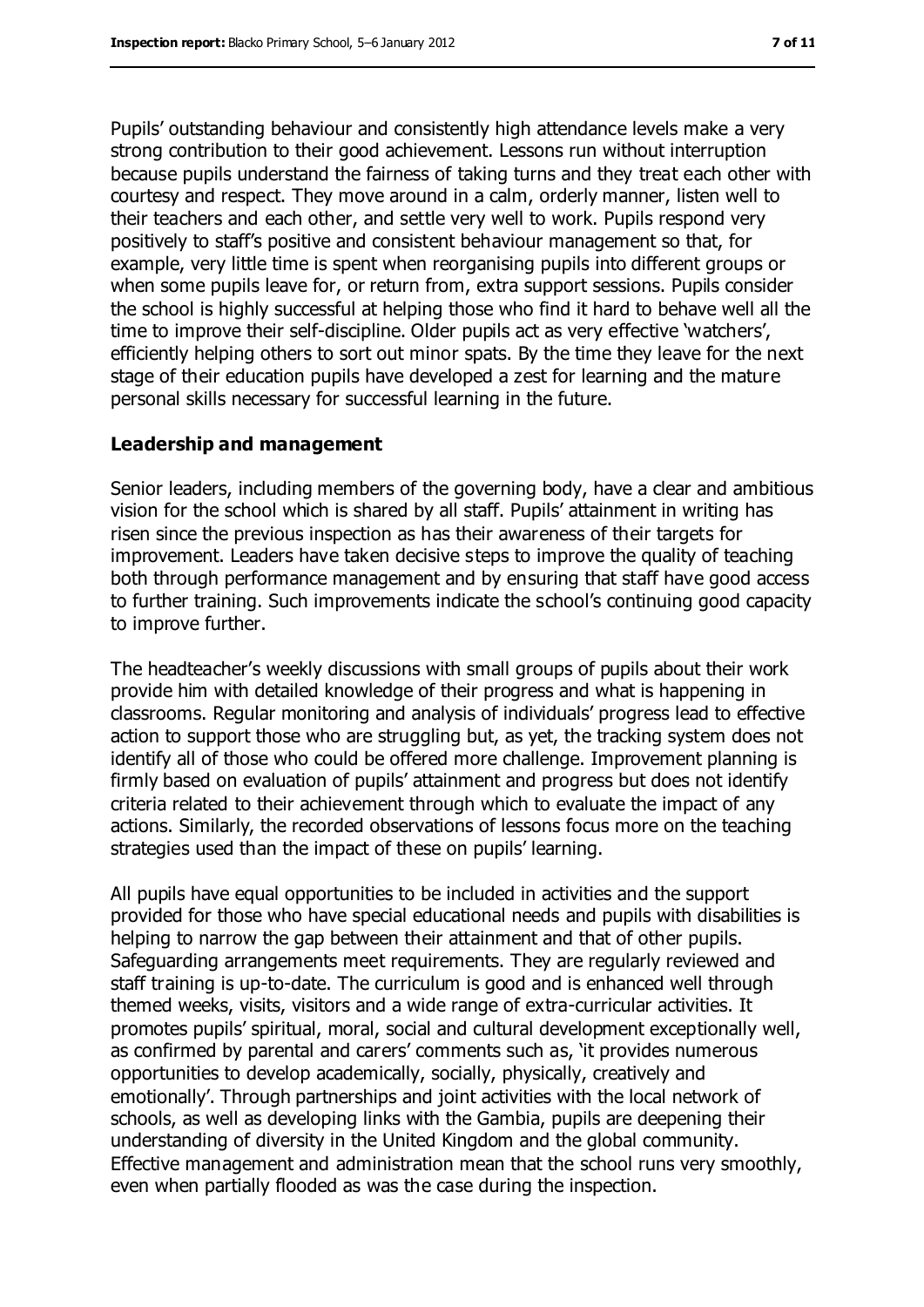# **Glossary**

### **What inspection judgements mean**

| Grade   | <b>Judgement</b> | <b>Description</b>                                                                                                                                                                                                               |
|---------|------------------|----------------------------------------------------------------------------------------------------------------------------------------------------------------------------------------------------------------------------------|
| Grade 1 | Outstanding      | These features are highly effective. An outstanding<br>school provides exceptionally well for all its pupils' needs.                                                                                                             |
| Grade 2 | Good             | These are very positive features of a school. A school<br>that is good is serving its pupils well.                                                                                                                               |
| Grade 3 | Satisfactory     | These features are of reasonable quality. A satisfactory<br>school is providing adequately for its pupils.                                                                                                                       |
| Grade 4 | Inadequate       | These features are not of an acceptable standard. An<br>inadequate school needs to make significant<br>improvement in order to meet the needs of its pupils.<br>Ofsted inspectors will make further visits until it<br>improves. |

### **Overall effectiveness of schools**

|                       | Overall effectiveness judgement (percentage of schools) |      |                     |                   |
|-----------------------|---------------------------------------------------------|------|---------------------|-------------------|
| <b>Type of school</b> | <b>Outstanding</b>                                      | Good | <b>Satisfactory</b> | <b>Inadequate</b> |
| Nursery schools       | 46                                                      | 46   |                     |                   |
| Primary schools       | 8                                                       | 47   |                     |                   |
| Secondary schools     | 14                                                      | 38   | 40                  |                   |
| Special schools       | 28                                                      | 48   | 20                  |                   |
| Pupil referral units  | 15                                                      | 50   | 29                  |                   |
| All schools           |                                                         | 46   | 38                  |                   |

New school inspection arrangements have been introduced from 1 January 2012. This means that inspectors make judgements that were not made previously.

The data in the table above are for the period 1 September 2010 to 31 August 2011 and represent judgements that were made under the school inspection arrangements that were introduced on 1 September 2009. These data are consistent with the latest published official statistics about maintained school inspection outcomes ( see [www.ofsted.gov.uk\)](../../../AppData/Local/Microsoft/Windows/Temporary%20Internet%20Files/Local%20Settings/Temporary%20Internet%20Files/Local%20Settings/Temporary%20Internet%20Files/Content.IE5/J2BWAYMR/www.ofsted.gov.uk).

The sample of schools inspected during 2010/11 was not representative of all schools nationally, as weaker schools are inspected more frequently than good or outstanding schools.

Primary schools include primary academy converters. Secondary schools include secondary academy converters, sponsor-led academies and city technology colleges. Special schools include special academy converters and non-maintained special schools.

Percentages are rounded and do not always add exactly to 100.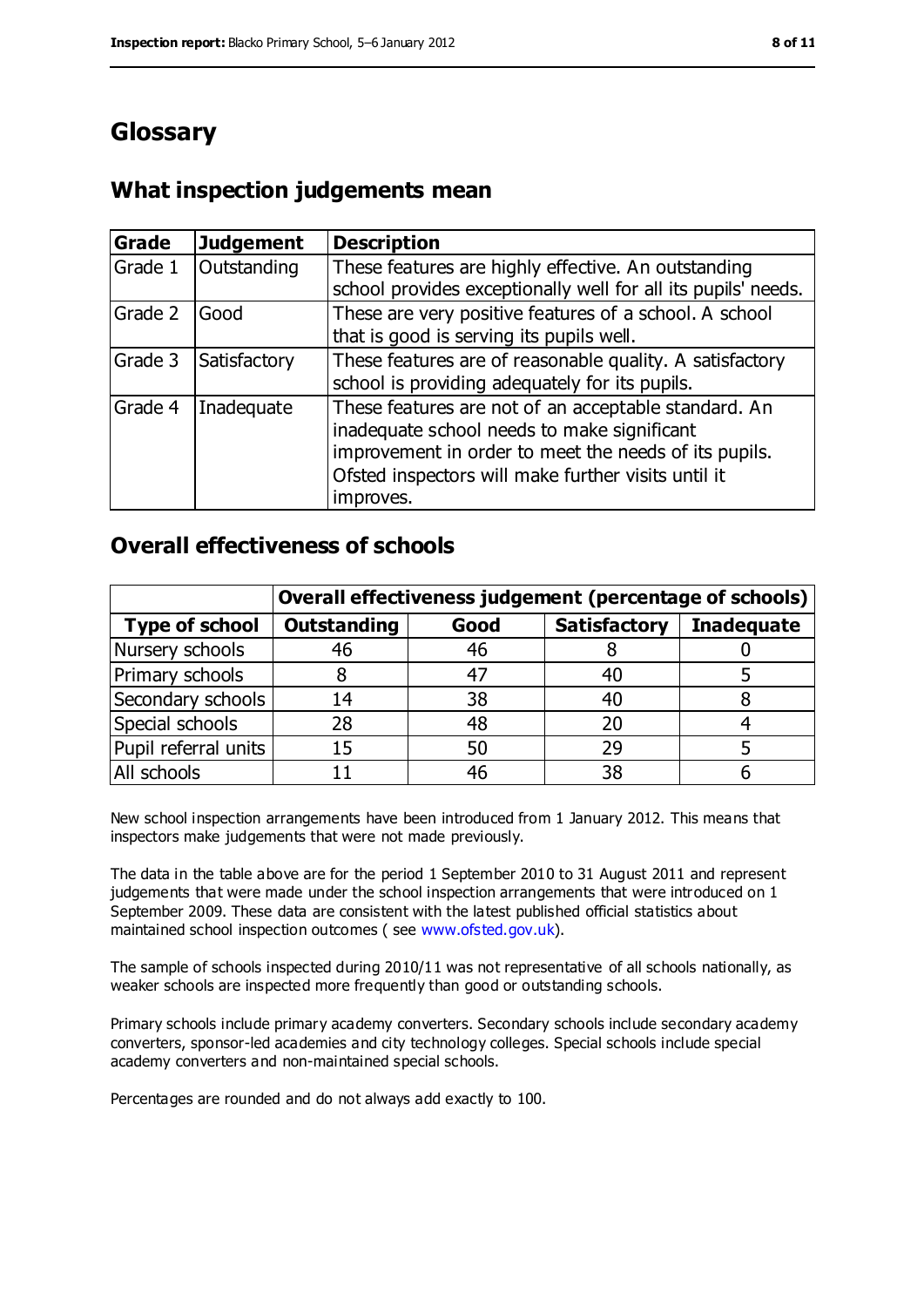# **Common terminology used by inspectors**

| Achievement:                  | the progress and success of a pupil in their learning and<br>development taking account of their attainment.                                                                                                             |
|-------------------------------|--------------------------------------------------------------------------------------------------------------------------------------------------------------------------------------------------------------------------|
| Attainment:                   | the standard of the pupil's work shown by test and<br>examination results and in lessons.                                                                                                                                |
| Attendance                    | the regular attendance of pupils at school and in<br>lessons, taking into account the school's efforts to<br>encourage good attendance.                                                                                  |
| Behaviour                     | how well pupils behave in lessons, with emphasis on<br>their attitude to learning. Pupils' punctuality to lessons<br>and their conduct around the school.                                                                |
| Capacity to improve:          | the proven ability of the school to continue improving<br>based on its self-evaluation and what the school has<br>accomplished so far and on the quality of its systems to<br>maintain improvement.                      |
| Leadership and<br>management: | the contribution of all the staff with responsibilities, not<br>just the governors and headteacher, to identifying<br>priorities, directing and motivating staff and running the<br>school.                              |
| Learning:                     | how well pupils acquire knowledge, develop their<br>understanding, learn and practise skills and are<br>developing their competence as learners.                                                                         |
| Overall effectiveness:        | inspectors form a judgement on a school's overall<br>effectiveness based on the findings from their<br>inspection of the school.                                                                                         |
| Progress:                     | the rate at which pupils are learning in lessons and over<br>longer periods of time. It is often measured by<br>comparing the children' attainment at the end of a key<br>stage with their attainment when they started. |
| Safety                        | how safe pupils are in school, including in lessons; and<br>their understanding of risks. Pupils' freedom from<br>bullying and harassment. How well the school promotes<br>safety, for example e-learning.               |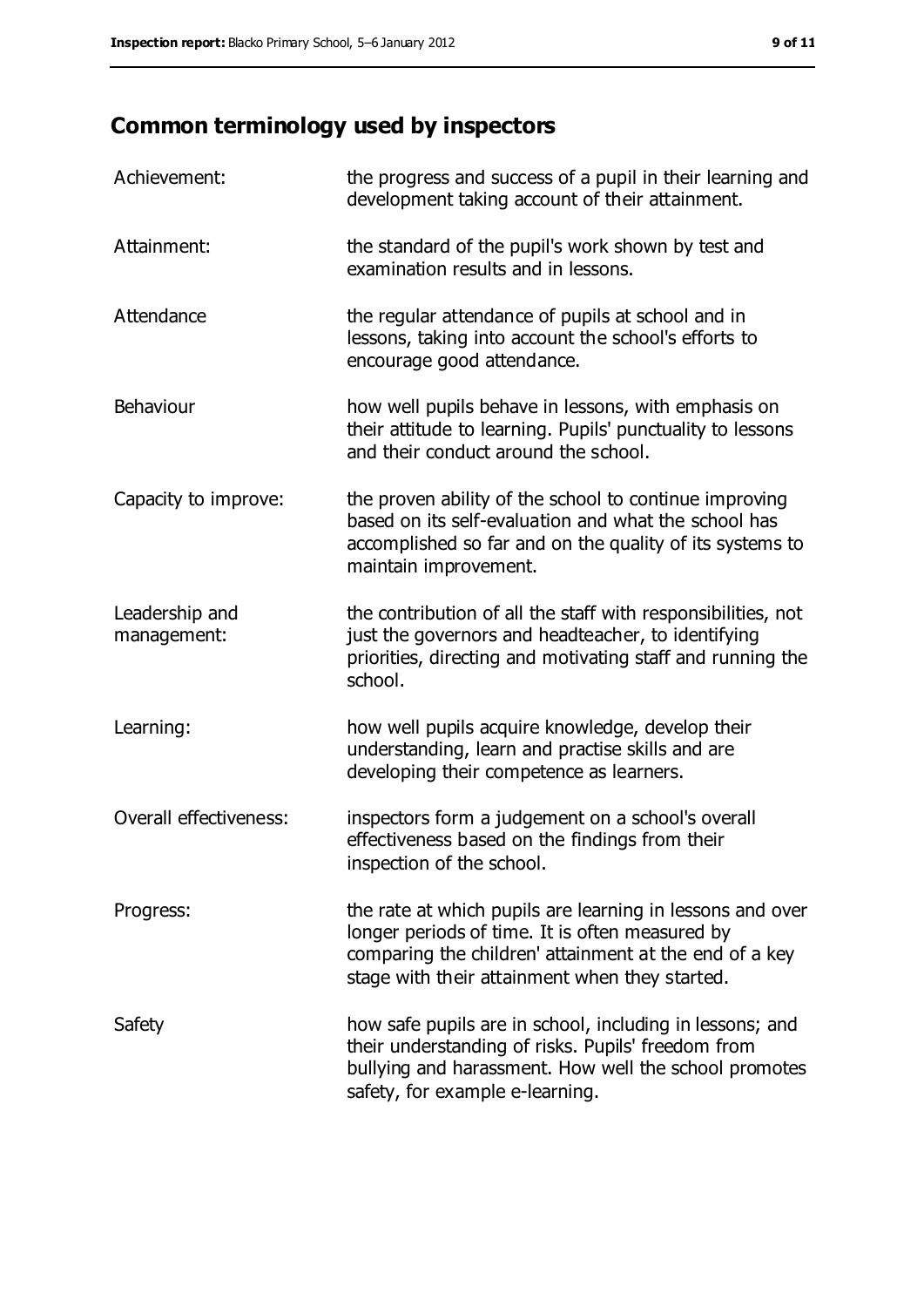#### **This letter is provided for the school, parents and carers to share with their children. It describes Ofsted's main findings from the inspection of their school.**



9 January 2012

Dear Pupils

#### **Inspection of Blacko Primary School, Nelson, BB9 6LS**

Thank you for your friendliness when I visited your school recently. Particular thanks to those of you who gave up some of your lunchtime to talk with me. Your views and those in the questionnaire helped me to understand what it is like to be a pupil at Blacko. My purpose in visiting your school was to find out at first-hand how well you are doing in your work and what the leaders could do to make the school even better. Yours is a good school. Here are some of the reasons why.

Children in Reception get off to a really good start and make rapid progress. You achieve well through the rest of the school so that attainment is above average by the end of Year 6. Your writing is well above average. Pupils with special educational needs and/or disabilities make particularly good progress in English. Achievement is good because your behaviour and attendance are excellent and the teaching is of good quality. Teachers give you interesting things to do and lots of support, as well as good opportunities to think things through for yourselves. I have asked the school's leaders to help you make even better progress, particularly those of you who find learning easy, by making sure that you are clear not only about what you should *do* but also about what your teachers expect you to *learn* in lessons and what you should *do next to improve*. You can help with this by doing your corrections and replying to the comments that teachers make when they mark your work.

The leaders lead the school well. They make sure that it runs smoothly and keeps on improving. It is good that you can regularly discuss your views about your learning with the headteacher. I have asked the school's leaders to make sure that when they are planning actions, they have a clear idea of what impact they hope these will have on your learning, and that they review the success of the actions by analysing your, hopefully improved, progress.

I hope that you continue to enjoy learning and school life as much as you do now.

Yours sincerely,

Sarah Drake Lead Inspector